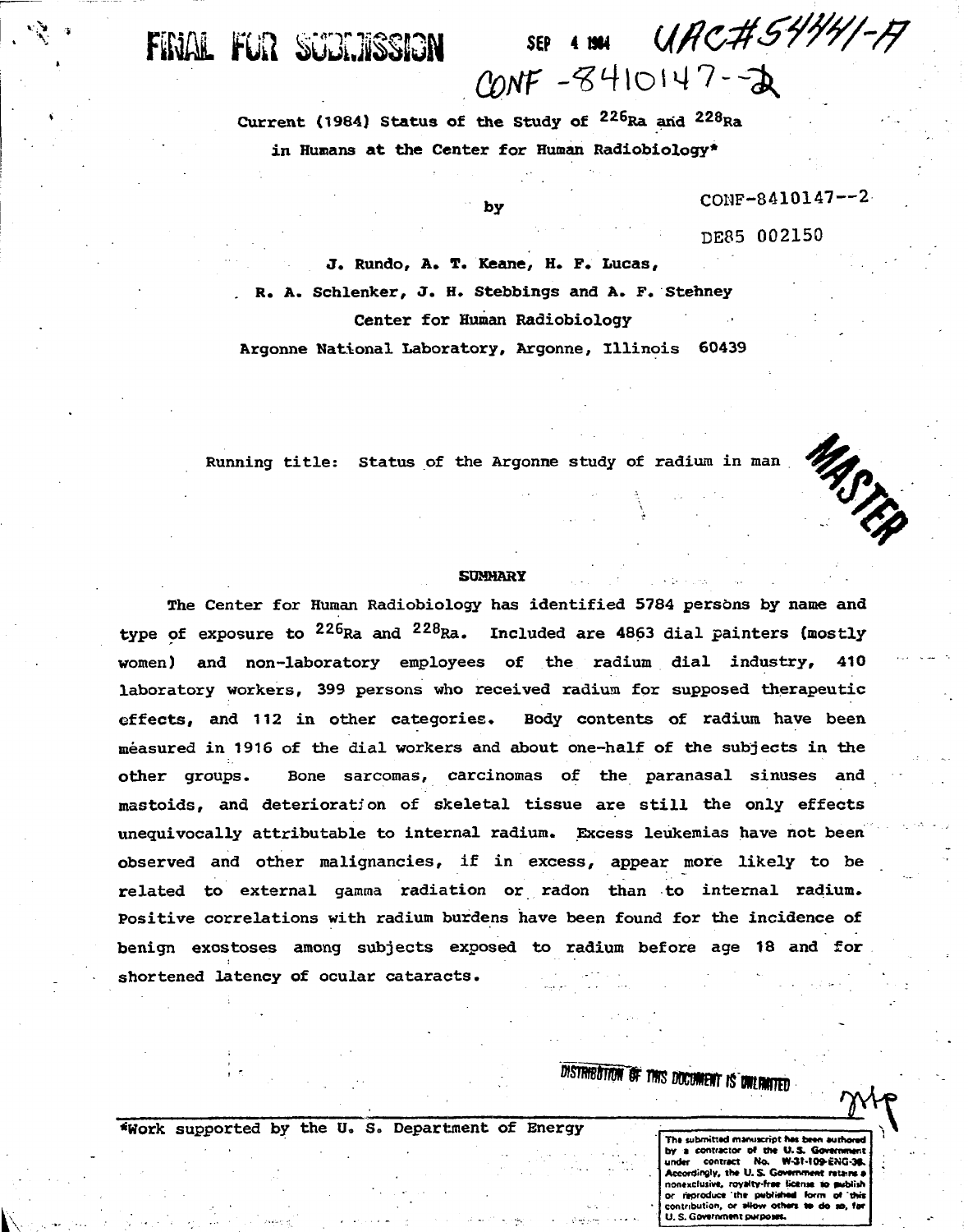#### **IMPRODUCTION**

••\* /

The year 1984 is both the 60th anniversary of the first report [4] of deleterious effects ("radium jaw") of internally deposited isotopes of radium, and the 15th anniversary of the formation of the Center for Human Radiobiology (CHR) at Argonne National Laboratory (ANL). Ten years ago at a meeting held in Alta, Utah, R. E. Rowland [18] presented a paper with a title similar to ours. The present report is, in effect, a revision of Rowland's paper; it demonstrates the progress made in 15 years and suggests areas where work remains to be done.

#### THE POPULATION

It would be inappropriate to review here the early studies of the health effects of internal radium even if space permitted it; we merely draw attention to some major reports such as those by Martland et al. [11], Aub et al. [3], Evans et al. [6,7], Miller et al. [14], and that of the New Jersey Radium Research Project [17]. The latter four contain details of the numbers of persons, with their types of exposures, who constituted the population under study at the time of the formation of the CHR. Data collected from these reports are shown in Table 1. It can be seen that the number of persons for whom radium burdens have been measured has more than doubled since the formation of the CHR. All the subjects entered into Table 1 have had their radium contents determined, either in vivo or postmortem, and the health status of each person measured in vivo has been evaluated. For those measured postmortem and those who died after measurement, death certificates and medical records have been obtained.

Of almost equal interest to us is the mortality follow-up of the unmeasured subjects. Table 2 shows the current status of almost 6000 persons potentially exposed to <sup>226</sup>Ra and/or <sup>228</sup>Ra whose names we now have. These data nay be compared directly with those in Table 1 of the 1974 review by Rowland et al. [13}. That review defined "studied" cases only as those with measured radium contents, even though medical records and/or death certificates had been obtained for many of the persons whose body burdens of radium had not been determined; in this paper we use the terms "measured" and "unmeasured" to avoid the implication that nothing is known about the health status of the latter. Our total of cases identified by name and type of exposure is 1981 **•ore** than that reported in the 1974 review. Of those reported in 1974, 46 persons have been lost from the follow-up. To keep this number to a minimum continual contact is necessary.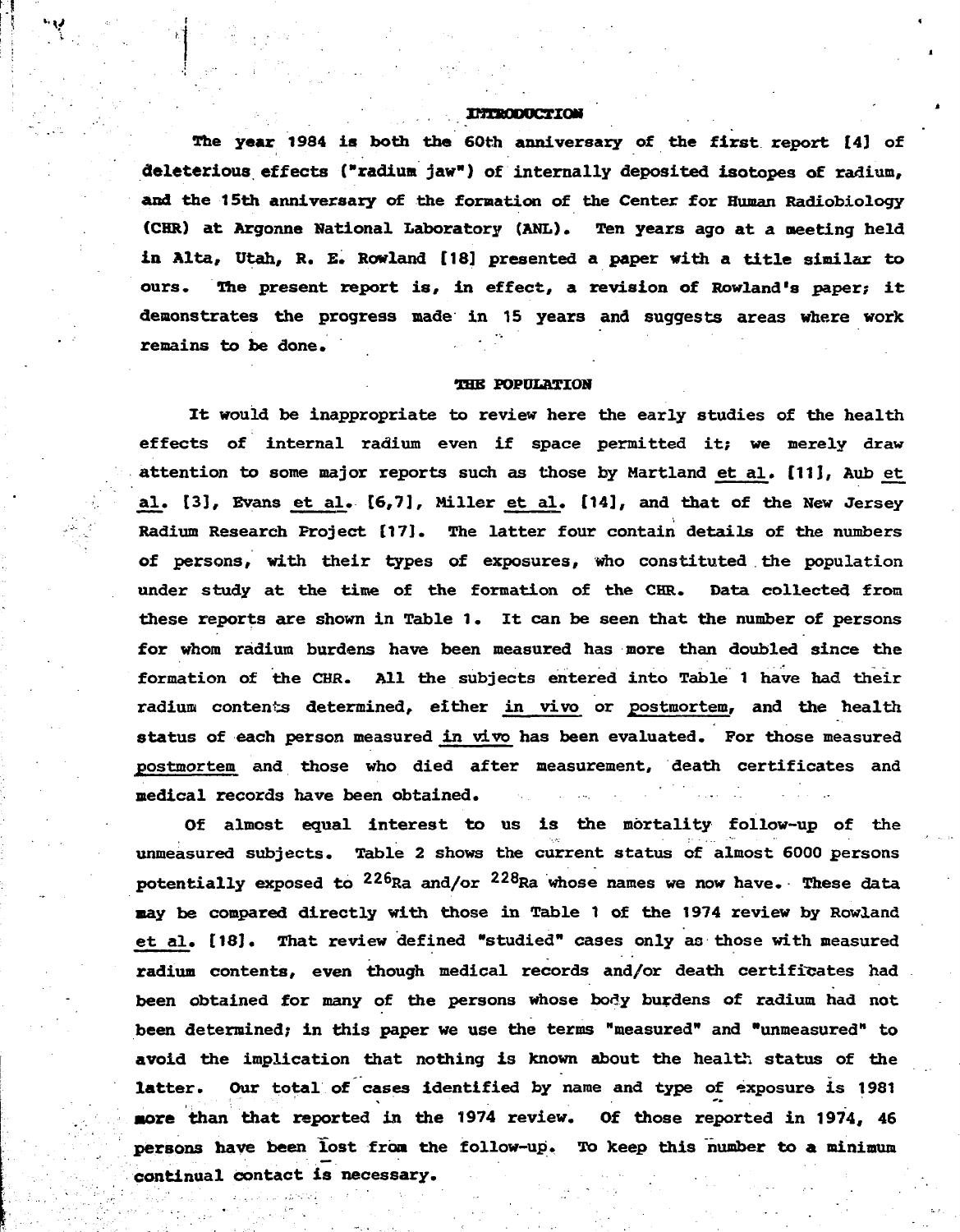#### RADIUM IN THE POPULATION

Our methods for measuring radium in vivo have been described in detail [25]. The body content of radium decreases with time, so it is not a suitable parameter for use in comparing subjects who acquired their radium 30-60 years prior to measurement. He therefore apply the Eorris retention function [16],

$$
R_t = 0.54R_0t^{-0.52}
$$

where  $R_+$  is 'the retention t days after intake to the blood of  $R_0$  units (e.g.  $\mu$ Ci) of radium. From the experimentally determined value of R<sub>f</sub> we calculate  $\mathtt{R_{0}}$ . Correction for radioactive decay of  $^{226}$ Ra is small (2.2% for a 50-year period) but the correction for <sup>228</sup>Ra (half-life 5.75 years) is substantial, amounting to a factor of more than 400 for a 50-year period. Because of radioactive decay, in-vivo measurements of  $^{228}\rm{Ra}$  are rarely possible in subjects examined in recent years; instead, we estimate the intakes of <sup>228</sup>Ra from measurements of  $^{226}$ Ra and knowledge of the ratios of  $^{228}$ Ra to  $^{226}$ Ra i persons with similar exposure histories or in radium materials to which the subjects were exposed. Because the power of  $^{228}\rm{Ra}$  to induce bone cancer is estimated to be 2.5 times that of  $^{226}$ Ra on an activity basis [19], we calculate what may be called an "effective" systemic radium intake as the sum of the  $^{226}$ Ra intake and 2.5 times the  $^{228}$ Ra intake, both expressed in uCi. For various other effects, estimates of the relative effectiveness of  $^{228}\mathrm{Ra}$ have ranged from zero to six  $[1,2,10,19,24]$ .

Cohorts of former dial workers, although still incomplete, are far more complete than any of the other major exposure groups (medical cases, chemists, etc). He therefore concentrate on them in what follows. Figure 1 shows the intake of radium to the blood, calculated as described above, as a function of year of first exposure for the former dial workers whose body contents of radium have been measured. The 60 subjects who developed radium-related malignancies (see below) are identified by a distinctive symbol. Three main points are apparent. First, radium intakes dropped dramatically for persons whose year of first exposure was after 1925, when recommendations were made against the pointing of the radium-laden brush in the mouth [26]. Second, no dial worker with an intake of less than about 60 pCi developed a radiumrelated malignancy. Third, there are two distinct time-cohorts, before and after the 1930s, with the radium intakes for the later group still significant, but much lower than those of the early group.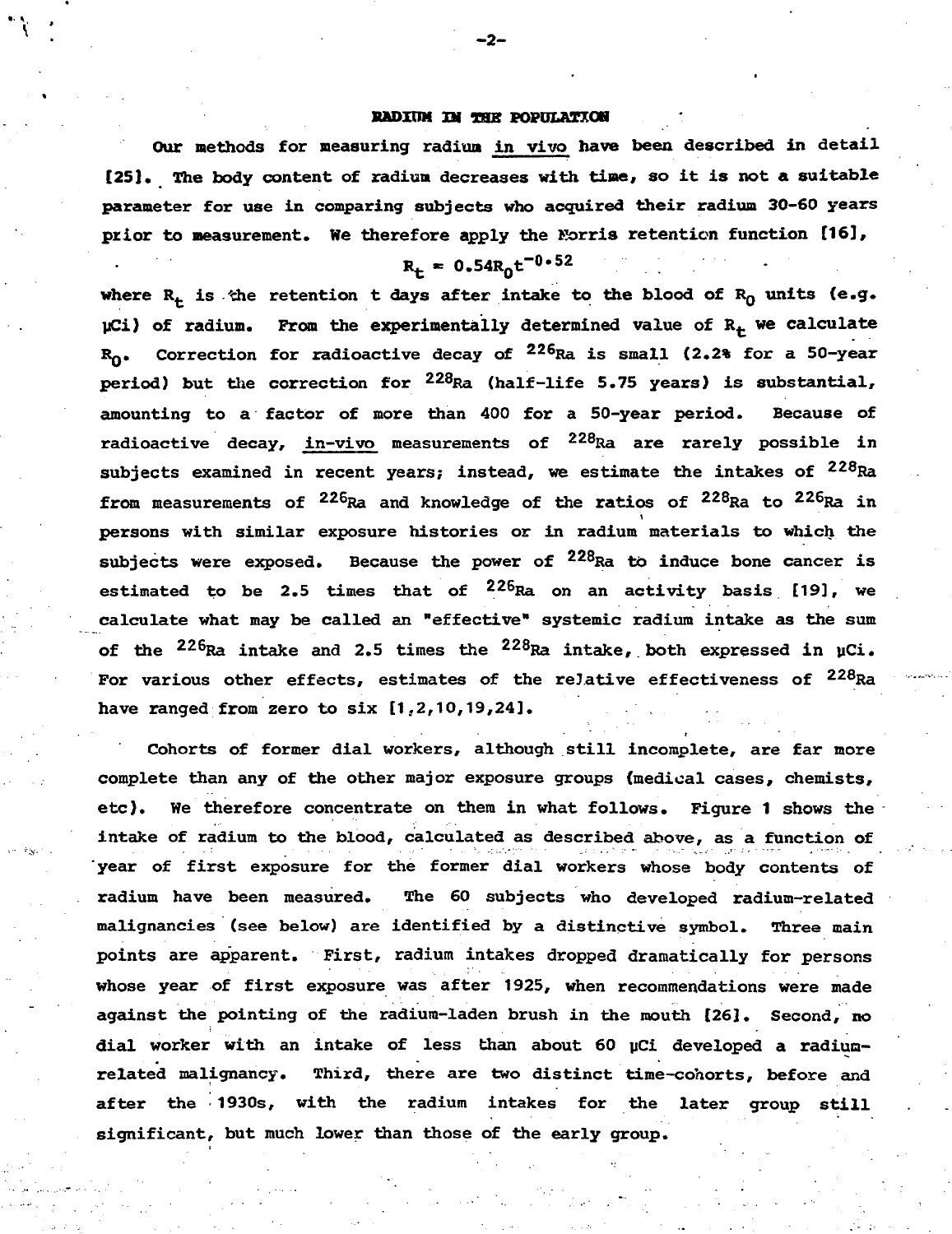**Kgrnas OP RADXCM**

**- 3 -**

### **The "Classical" Malignancies**

**'. At the time of writing, we know of 62 bone cancers (osteo- and fibrosarcomas) and 32 carcinomas of the paranasal sinuses or aastoids ("head" carcinomas) in 89 persons in the measured population, and 23 bone cancers and 5 "head" carcinomas in the unmeasured cases. These data and the sizes of the populations are set out in Tables 3 and 4 in the same format as Tables 5 and 6** in the 1974 paper by Rowland et al. [18]. In the studied population, since **1974 we have found eight more cases of bone cancer and six more "head" carcinomas. These differences can be attributed to new cases (three and five respectively), to exhumations of the remains of four previously unmeasured persons who had died with bone cancer between 1929 and 1946, to the revision of a 1957 diagnosis as mastoid carcinoma, and to acquisition of a 1959 death certificate showing bone cancer diagnosed two years earlier as a contributory cause of death. Despite the transfer of four cases to the measured category, the number of unmeasured bone cancer cases has only decreased by one, because four cases have been added to the list as a result of the review of medical records, while one exhumed body showed no evidence of bone cancer. The additional cases of bone cancer among the measured persons have no significant effect on the dose-response relationships reported in 1978 (19] and 1983 [20]. The most recent case occurred in 1981 (see Figure 2), A final value for the effective radium intake in this case awaits the completion of analyses for <sup>228</sup> Ra in bone samples obtained postmortem in 1983. .**

**The time distribution of the appearance of the two types of tumor is shown in Fig. 2. The points plotted as circles and crosses are the same data as plotted by Rowland et al. in 1974, with some corrections and changes due to revision of records etc\* The additions since then are shown as distinctive solid symbols. In 1974, Rowland wrote, "Noteworthy is the observation that no bone tumors have been diagnosed since 1969. Whether this 4-yr respite is a statistical fluke or an indication that the induction of these tumors is at an end remains to be seen." [18] He now know of three bone tumors that have appeared since 1969 and "head" carcinomas have continued to appear at a greater rate than bone cancers. We still can not write "Finis" to this sad episode in the experience of the radium dial workers.**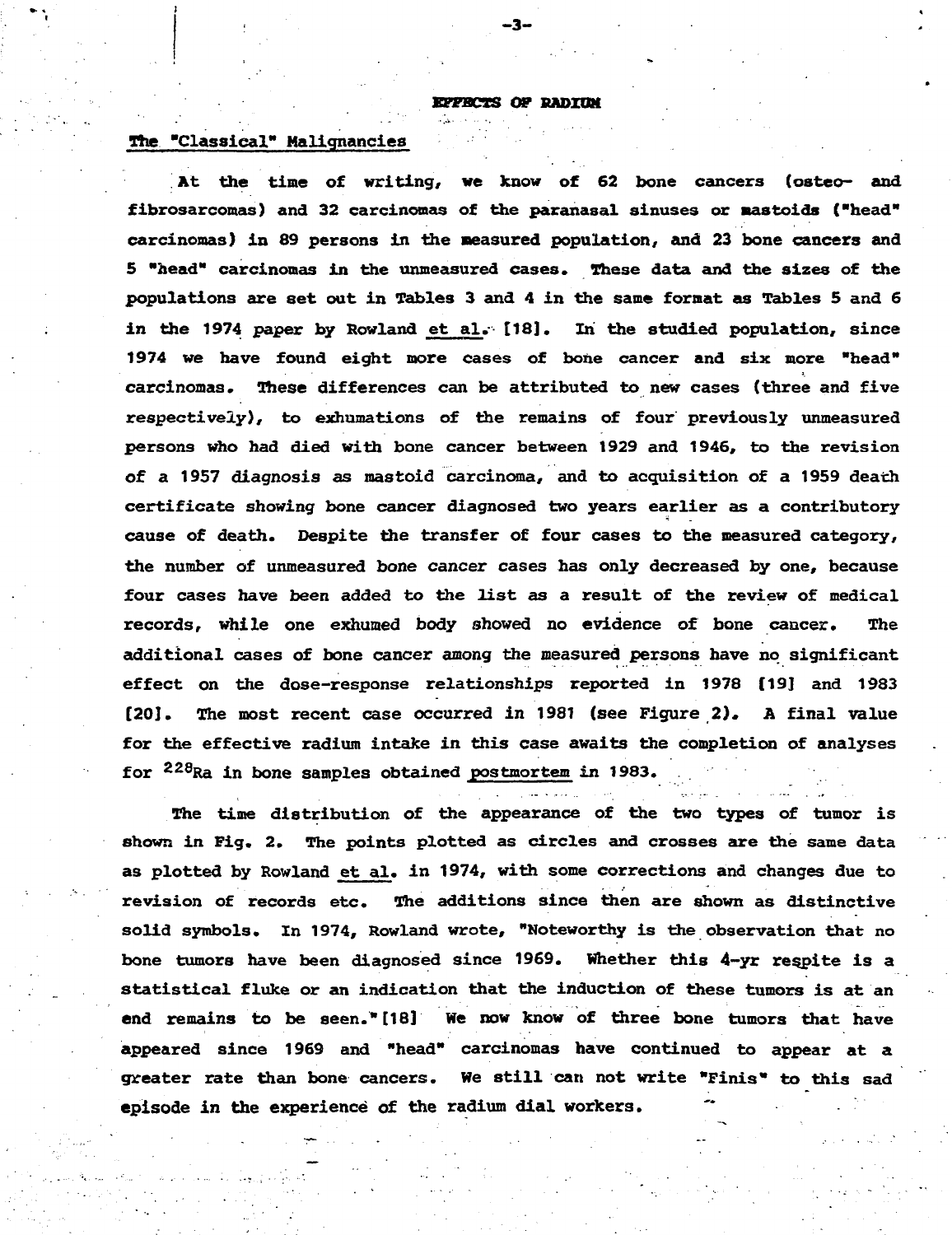#### Other Cancers

A study of the relationships of radium exposure to Mortality from cancers of the stomach, pancreas, colon, rectum, liver, breast, lung, cervix, and corpus uteri, in 1285 female dial workers exposed before 1930, has been published recently [24]. In this study the observed mortality was compared with that expected from rates for U.S. white females, both with and without adjustment for local mortality rates. Mortality from cancers of the liver, pancreas, cervix, and corpus uteri was clearly unrelated to radium exposure. Because the gastrointestinal tract was exposed to radiation from the ingested radium, there is special interest in cancers in this region. However, cancers of the stomach, colon, and rectum appeared to be only indirectly, if at all, associated with exposure to radium. Lung cancer requires further investigation and the possibility that radon may have played a role must be seriously considered. In an earlier publication (1), a clear relationship was reported between radium intake and breast cancer in the early cohort. Further study [23,24] uncovered several observations that were inconsistent with a causal interpretation of that relationship. The three workplaces that contributed the great majority of observed and expected breast cancers showed a highly statistically significant heterogeneity. Thus, for one plant, the standardized mortality ratio (SMR) for breast cancer in women, both measured and unmeasured, and first exposed before 1930 was 0.15, while for the other two plants the SMR was about 2.0. Also, the SMR for breast cancer in the 1930-1949 cohort at this plant was 1.95.

Cuzick's conclusion [5] that internal alpha-particle emitters confer an elevated risk of multiple myeloma compared to external radiation, rested largely on the observation of 6 cases (2.15 expected) in the dial workers. It now appears [23,24] that duration of employment, a surrogate for external gamma radiation, rather than internal radium, is the more likely explanation for the association between dial work and multiple myeloma.

No excess incidence of leukemia was observed in a recent detailed analysis [23] confirming the initial report of Spiers et al. [21]. Nine cases (seven fatal) were observed among the female dial workers, and six among radium-exposed males. Two cases of erythrocytic leukemia occurred among the males, and none among the females. A similar disproportionation between the sexes for this rare form of myeloproliferative disease can be observed when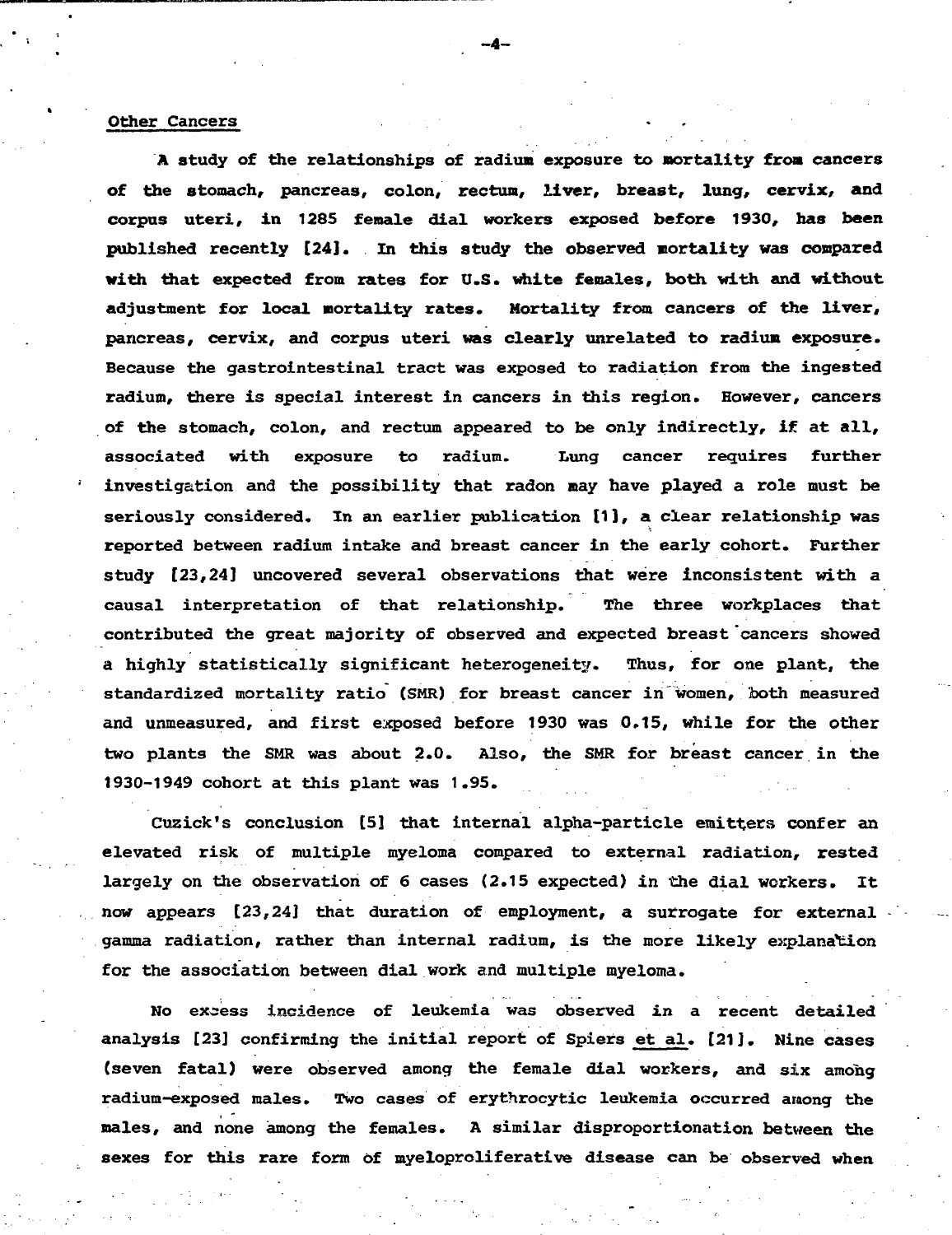**studies of the late effects of Thorotrast [15,27J in man, are reviewed. Chronically irradiated beagles at Argonne also show the same effect [9].**

**In conclusion. Malignancies attributable to radium are still dominated by a huge preponderance of the "classical" tumors, bone sarcoma and carcinoma of a paranasal sinus or nastoid. However, the detailed studies that have been undertaken in recent years are uncovering some findings of considerable interest, although the only finding of outstanding importance relates to the relative lack of effects on hematopoietic tissues.**

#### **Non-stochastic Effects**

**Rarefaction of areas of bone, termed "radiation osteitis" by Martland [12], was described by Aub et al. [3] as "the fundamental lesion observed as a late effect of internally-deposited radium." A scoring method developed by Finkel et al. for quantifying radiographically observed changes 1\*3], was modified to yield a uniform system that was used in an essentially unchanged fashion by the Massachusetts Institute of Technology (MIT), ANL (pre-CHR) and CHR radiologists. Recently Keane et al. [10] analyzed the x-ray scores in relation to systemic intake of radium; they observed a dose-response relationship between the average rate of accumulation of score (score divided by time from first exposure to radiography) and the systemic intake of radium. A very important finding was that on an equal activity basis, <sup>226</sup> Ra and <sup>228</sup>Ra produced essentially identical effects.** 

#### **Other Effects**

**Effects have been attributed to**  $2^{24}$ **Ra [13,22], such as ocular cataract and benign exostoses, that have not been a prominent feature in our series. Adams et al. [2] reviewed ocular cataract incidence in 813 measu'red female radium dial workers first exposed before 1930 and noted that the lifetime incidence appeared not to be increased in subjects with high systemic intakes (>50 yCi) of radium (24 cataracts in 140 subjects versus 95 in 673 subjects with lower intakes). However, they noted a highly significant difference during the first 40 years after radium exposure: eight cataracts in 5412 person-years of follow-up in the high dose group versus only seven in 35975 person-years in the low-dose group. No further work has been done in this area. .- ,**

**-5-**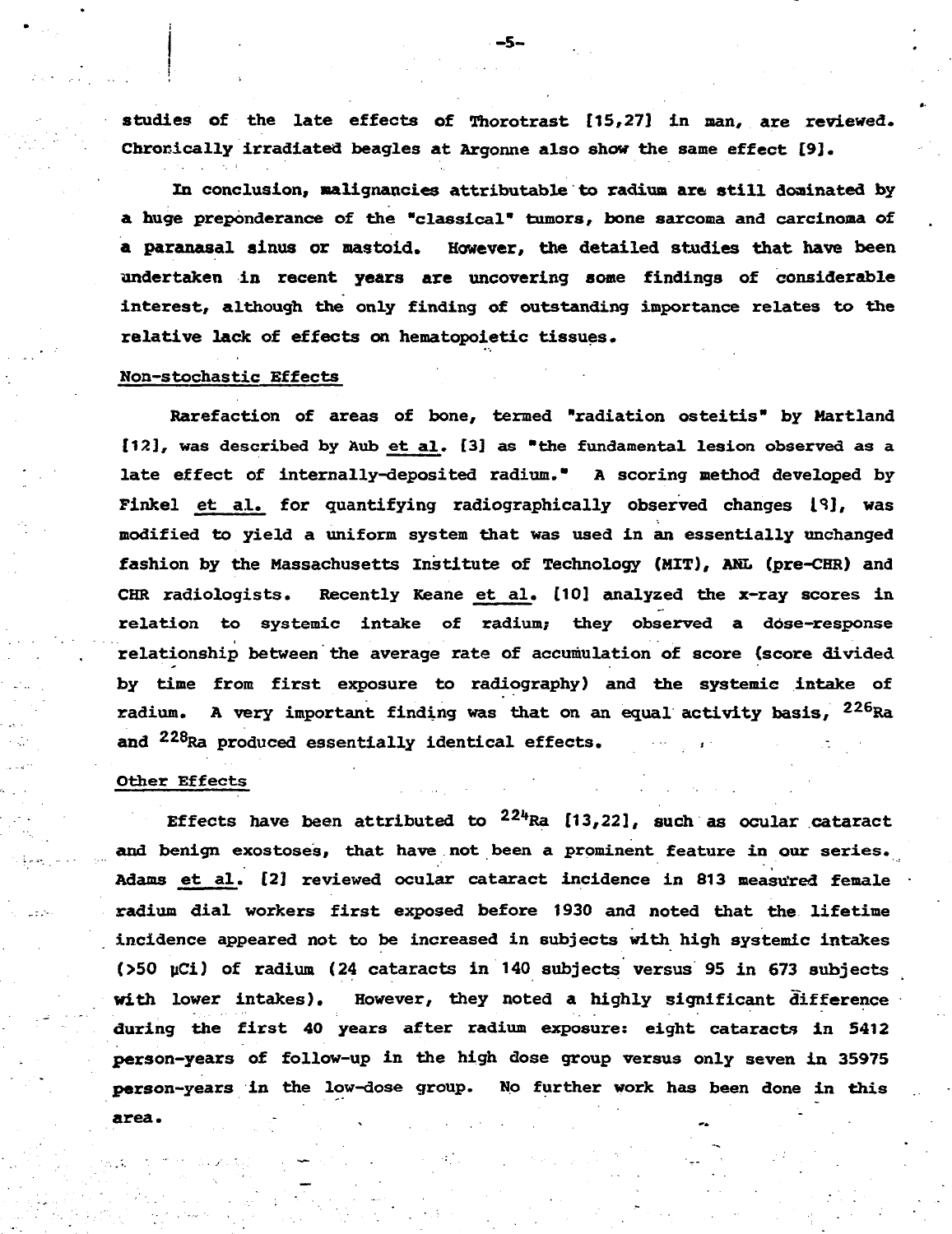Spiess [18] reported that exostoses occurred only in persons who received  $224$ <sub>Ra as juveniles. A very preliminary search of our records yielded similar</sub> results. For 482 females and 64 males first exposed to radium at age 17 or younger and whose radium content has been determined, reports of exostosis, osteoma, or osteochondroma in 22 of the females and 3 of the males **were** found, and there is a strong suggestion of a positive dose-response relationship. However, the numbers are small, and because the condition is benign we have not assigned its further study a high priority.

-6-

### EXHUMATIONS

Figure 3, taken from reference [20], shows the dose-squared exponential dose-response function (lower bound of the shaded area) that best fitted the then-existing data on bone cancers in female dial workers exposed before 1950, and the linear-quadratic-exponential function (upper bound of the shaded area) that still fitted acceptably  $(p=0.05)$ . The circular points represent zero values observed in intake intervals below 100 uCi, whereas the triangles show where each point would be if one malignancy occurred in that interval. Since there are 23 cases of bone cancer in unmeasured persons, (20 in dial workers. Table 4), there remains the possibility of one or more cases at radium intakes of less than 100  $\mu$ Ci and thus within the range plotted in Fig. 3. Exhumations of unmeasured bone cancer cases are needed to test this possibility and would provide data to improve confidence in extrapolation in this low-dose region.

» •

An active program in which 69 persons were exhumed under the aegis of the CHR was shelved in late 1979, because of a reduction in available support. The program was reactivated in 1983, with efforts concentrated on the unmeasured persons with bone cancer. The current status of this program is summarized in Table 5. The exhumation of one of the cases in June 1984, leaves 23 cases (20 former dial workers) as shown in Table 4. The systemic intake of the recently exhumed case has been estimated at about 860 µCi, in line with the intakes that led to bone cancers in the dial workers plotted in Fig. 1. Although the exhumations of three other cases have been approved by next-of-kin, we are still some way from actually having the exhumations carried out. For those cases where next-of-kin have not responded or have not been located, it is conceivable that we might be able to carry out courtauthorized exhumations.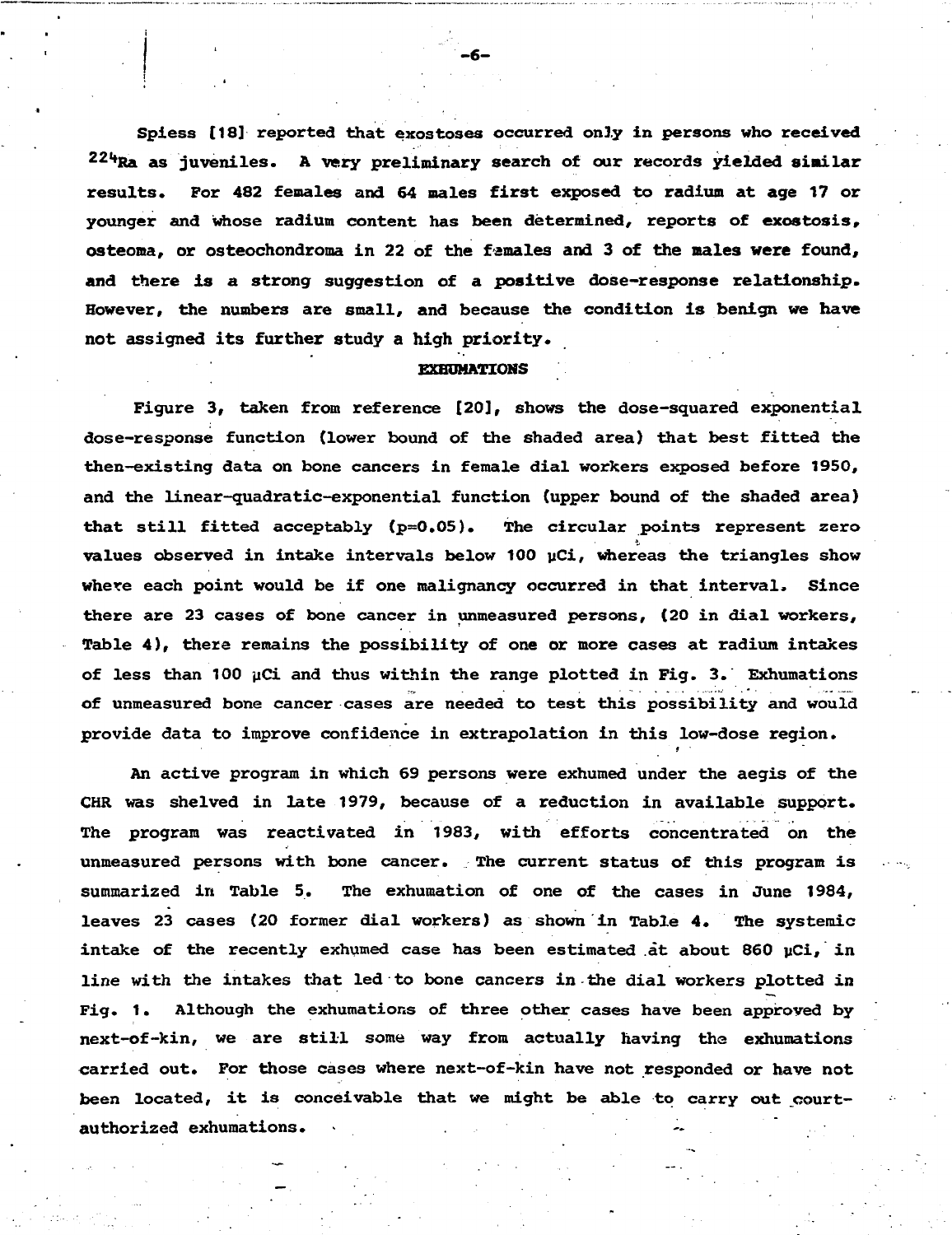#### **OQMCUODIHG; REMARKS**

**-7-**

**Progress in this study since 1974 has been substantial. • Almost 2000 persons have been added to the total, and of these, we have been able to measure the radium contents of nearly 800. The number of unlocated persons** has remained unchanged despite the 52% increase in the known population.

**Bone sarcomas and carcinomas of the paranasal sinuses or mastoid air cells are still appearing, the latter at a rate that indicates that there are •ore to come. We can be less dogmatic about eventual future bone sarcomas. The existence of other radium-related cancers is still equivocal, although we can say that major carcinogenic effects on the hematopoietic system have not occurred. Mon-stochastic effects on the skeleton ("radiation osteitis") have been quantified and a dose-response relation determined, but the relationship of this damage to eventual sarcomagenesis is obscure.**

#### **ACKNOWIAEDGMENTS**

**The work summarized in this paper has come about as the result of the efforts of many persons. We thank especially all our colleagues and former colleagues in the CHR, and H. H. Chalfen and H. M. Shanahan formerly of the MIT Radioactivity Center. We gratefully acknowledge the scientific and administrative leadership of R. E. Rowland until 1981.**

#### **REFERENCES**

- **[1] Adams EE, Brues AM (1980) Breast cancer in female radium dial workers first employed before 1930. J. Occ. Hed. 22:583-587.**
- **[2] Adams EE, Brues AM, Anast 6A (1983) Survey of ocular cataracts in radium dial workers. Health Phys. 44, Suppl. 1:73-79.**
- **[3] Aub JC, Evans RD, Hempelmann LH, Martland HS (1952) The late effects of internally-deposited radioactive materials in man. Medicine 31:221-329.**
- **[4] Blum T (1924) Osteomyelitis of the mandible and maxilla. J. Am. Dent. Ass. 11:802-805. . .**
- **[5] Cuzick J (1981) Radiation-induced myelomatosis. New England J. Med. 304:204-210.**
- **[6] Evans RD, Keane AT, Kolenkow R»T, Neal WR, Shanahan MM (1969) Radiogenic tumora in the radium and mesothorium cases studed at M.I.T. In "Delayed effects of bone-seeking radicmiclides." Mays CW, Jee WSS, Lloyd RD, Stover BJ, Dougherty JH, Taylor GN (eds), University of Utah Press, Salt** Lake City, UT, pp. 157-194.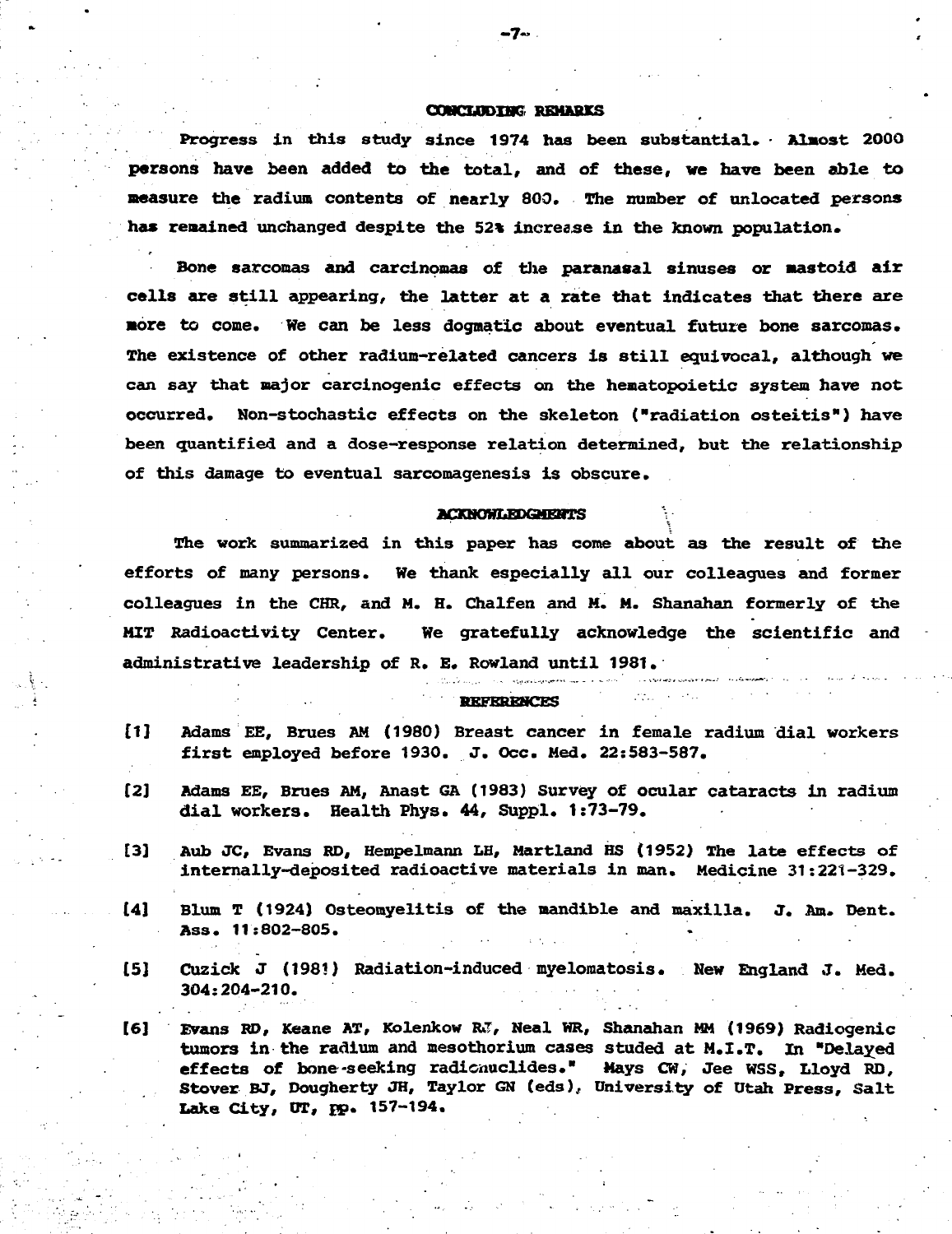- **[7] Evans RD, Keane AT, Shanahan MM (1972) Radiogenic effects in man of long-term skeletal alpha-irradiation. In "Radiobiology of Plutonium\*" Stover BJ, Jee WSS (eds). The J. W. Press, University of Utah, Salt Lake City, OT, pp. 431-468.**
- **f8] Finkel AJ, Miller CE, Hasterlik RJ (1965) Long-term effects of radium** deposition in man: progress report. **Health Division Semiannual Report ANL-6839i7-11.**
- **[9] Fritz TE (1983) Personal communication.**
- **[10] Xeane AT, Kirsh IE, Lucas HF, Schlenker RA, Stehney AF (1983), Nonstochastic effects of <sup>226</sup>Ra and <sup>228</sup>Ra in the human skeleton. In "Biological Effects of Low-Level Radiation" pp.329-350. International Atomic Energy Agency, Vienna.**
- **[11] Martland HS, Conlon P, Knef JD (1925) Some unrecognized dangers in the use of and the handling of radioactive substances. J. Amer. Med. Ass. 85:1769-1776.**
- **[12] Martland HS (1929) Occupational poisoning in manufacture of luminous watch dials. J. Amer. Med. Ass. 92:466-513.**
- **[13] Mays CW, Spiess H, Gerspach A (1978) Skeletal effects following <sup>22</sup>\*\*Ra injections into humans. Health Phys. 35: 83-90.**
- **[14] Miller CE, Hasterlik RJ, Finkel AJ (1969) The Argonne radium studies. 'Summary of fundamental data. Argonne National Laboratory/Argonne Cancer** Research Hospital Report ANL-7531 and ACRH-106.
- **[15] Mori T, Kato Y, Aoki N, Hatakeyama S (1983) Statistical analysis of Japanese Thorotrast-administered autopsy cases - 1980. Health Phys. 44, Suppl. 1:281-292.**
- **[16] Norris WP, Speckman TW, Gustafson PF (1955) Studies of the metabolism of radium in man. Am. J. Roentgenol. Radium Ther. Nucl. Med. 73:785-802.**
- **[17] Radium Research Project, New Jersey State Department of Health (1968) Epidemiological follow-up of the New Jersey Radium cases November 1957 through June 1967. Final Report, U. S. Atomic Energy Commission Report NYO-2181-5 (Vol.1).**
- **[18] Rowland RE, Stehney AF, Brues AM, Littman MS, Keane AT, Patten BC, Shanahan MM (1978) Current status of the study of <sup>226</sup>Ra and <sup>228</sup>Ra in humans at the Center for Human Radiobiology. Health Phys. 35:159-166.**
- **[19] Rowland RE, Stehney AF, Lucas HF (1978) Dose-response relationships for female radium dial workers. Radiat. Res. 76:368-383.**
- **[20] Rowland RE, Stehney AF, Lucas HF (198b) Dose-response relationships for radium-induced bone sarcomas. Health Phys. 44, Suppl. 1:15-31.**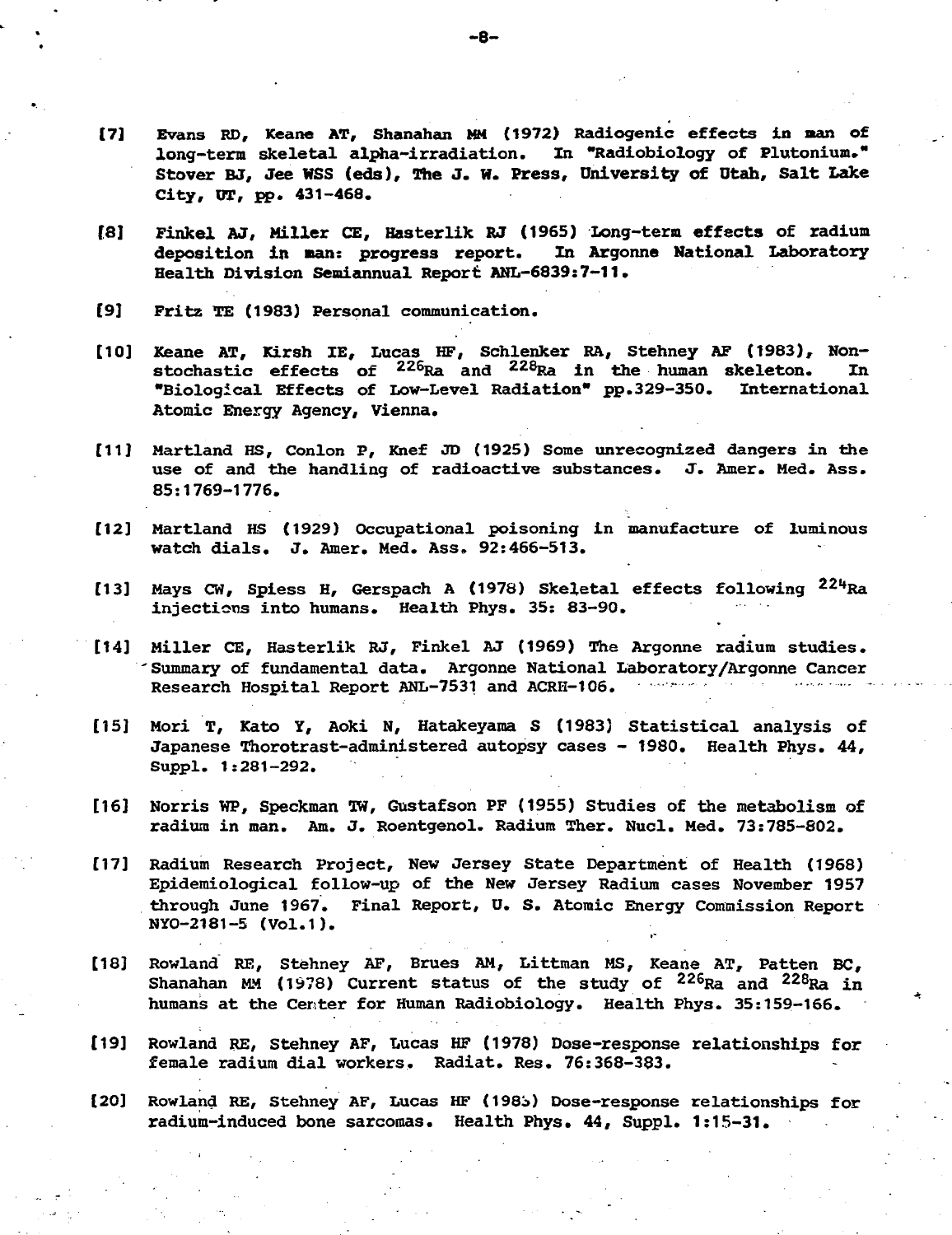- **[21J Spiers FW, Lucas HF, Rundo J, Anast GA (1983) Leukaemia incidence in the U.S. dial workers. Health Phys. 44, Suppl. 1:65-72.**
- **[22] Spiess H, Gerspach A, Mays Of (1978) Soft-tissue effects following 22l\*Ra injections into humans. Health Phys. 35:61-81.**
- **[23] Stebbings JH, Lucas HF, Stehney AF (1983) Multiple myeloma, leukemia and breast cancer among the U.S. radium dial workers. In "Epidemiology applied to health physics. Proc. 16th midyear topical afcg. Health Phys. Soc." Jan. 9-13, 1983, Albuquerque, MM. 0. S. Dept. Energy Report OONF-830101, pp.298-307.**
- **[24] Stebbings JH, Lucas HF, Stehney AF (1984) Mortality from cancers of major sites in female radium dial workers. Amer. J. Ind. Med. 5s435- 459.**

i

- **[25] Toohey RE, Keane AT, Rundo J (1983) Measurement techniques for radium and the actinides in man at the Center for Human Radiobiology. Health Phys. 44, Suppl. 1:323-341.**
- **[26] U. S. Bureau of Labor Statistics (1929) Radium Poisoning. Monthly Labor Rev. 28:1200-1275. •**
- **[27] van Kaick G, Lieberman D, Lorenz D, Lorenz WJ, LQhrs H, Scheer KE, Wesch H, Muth H, Kaul A, Immich H, Wagner G, Wegener K (1983) Recent results of the German Thorotrast Study - Epidemiologies1 results and dose effect relationships in Thorotrast patients. Health Phys. 44, Suppl. 1:299- 306.**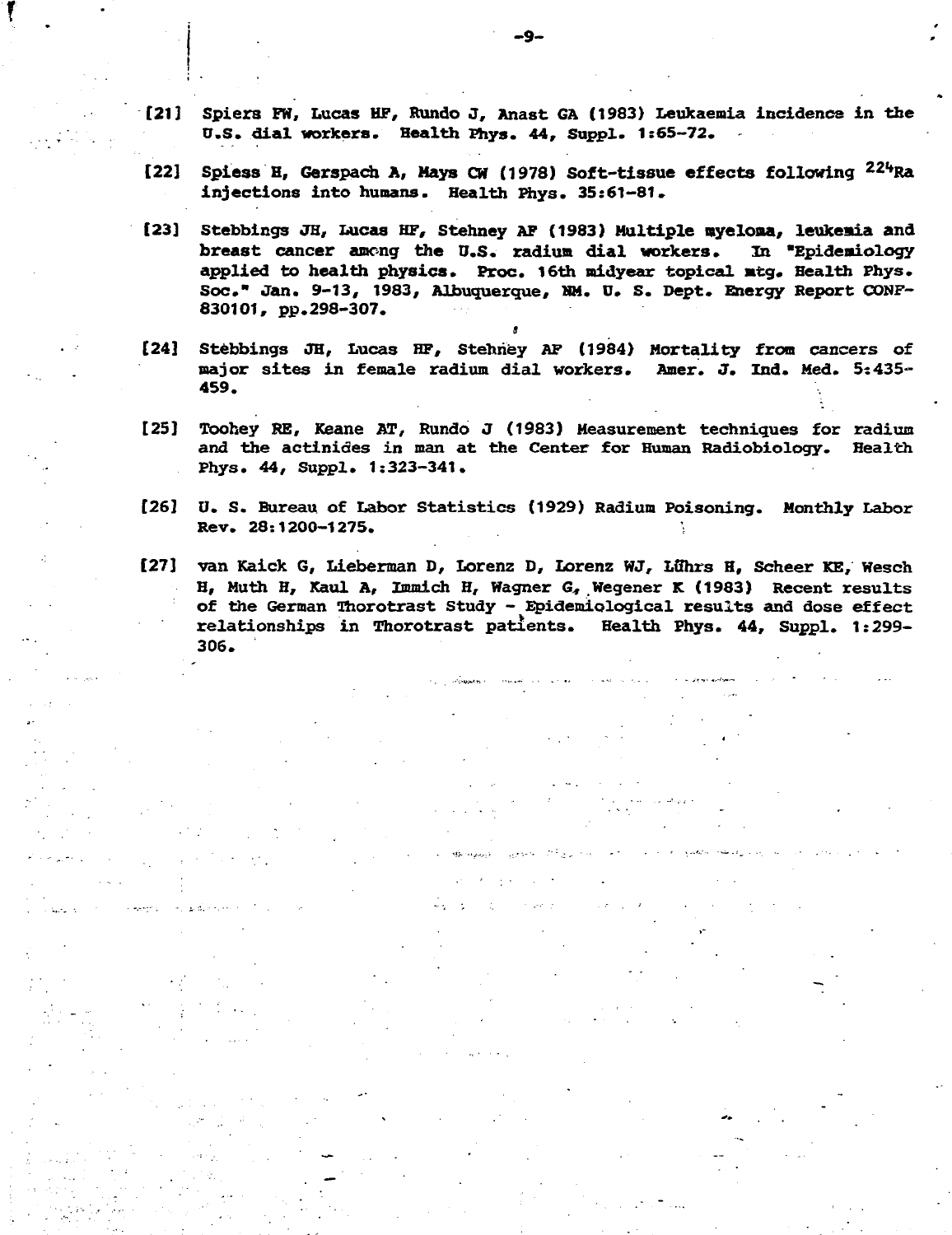| Source of<br>Data | Dial<br>Workers | Medical<br>cases | Chemists & other<br>exposures | <b>Totals</b>     |
|-------------------|-----------------|------------------|-------------------------------|-------------------|
|                   |                 |                  | 168                           | 604               |
| MIT [6,7]         | 367             | 69               |                               |                   |
| ANL/ACRH [14]     | 277             | 71               | 16                            | 364               |
| NJRRP [17]        | 113             |                  | 47                            | 161               |
| Totals            | $-757$          | 141              | $\overline{231}$              | 1129 <sup>a</sup> |
| CHR 1969          | 734             | 139              | 226                           | 1099              |
| CHR 1984          | 1916            | 166              | 292 <sup>b</sup>              | 2374              |

Table 1. Numbers of persons with measured radium contents, by class of exposure, September 1969 and June 1984.

aSome cases were included in reports from more than one laboratory b<sub>239</sub> were chemists, or other laboratory or clinical personnel

Table 2. Radium cases, by class of exposure, June 1984, for comparison with the situation in April 1974 [18].  $\omega$  $\sim$  matrix  $\sim$   $\sim$ 

الموعجون للرازر

 $\sim$ 

أنواح فيوجون

| Radium Cases           | Dial work            | Laboratory       | Medical    | Other         | Totals |
|------------------------|----------------------|------------------|------------|---------------|--------|
| Located & measured     |                      |                  |            |               |        |
| Living                 | 1410                 | 99<br>$\sim 100$ | 18         | 39            | 1566   |
| Dead                   | 497                  | 137              | 144<br>a.  | 13            | 791    |
| Lost                   | 9                    | 3                | 4          |               | 17     |
| Located & not measured |                      |                  |            | <b>Sunday</b> |        |
| Living                 | 1269                 | 17               | 44         |               | 1333   |
| Dead                   | 856                  | 78               | 88         | -- 17         | 1039   |
| Lost                   | 19                   | 2                | 7          |               | 29     |
| Not located            | 803<br>$\sim$ $\sim$ | 74               | 94         | 38            | 1009   |
| Totals                 | 4863                 | $-410$           | $\sim$ 399 | 112           | 5784   |

-10-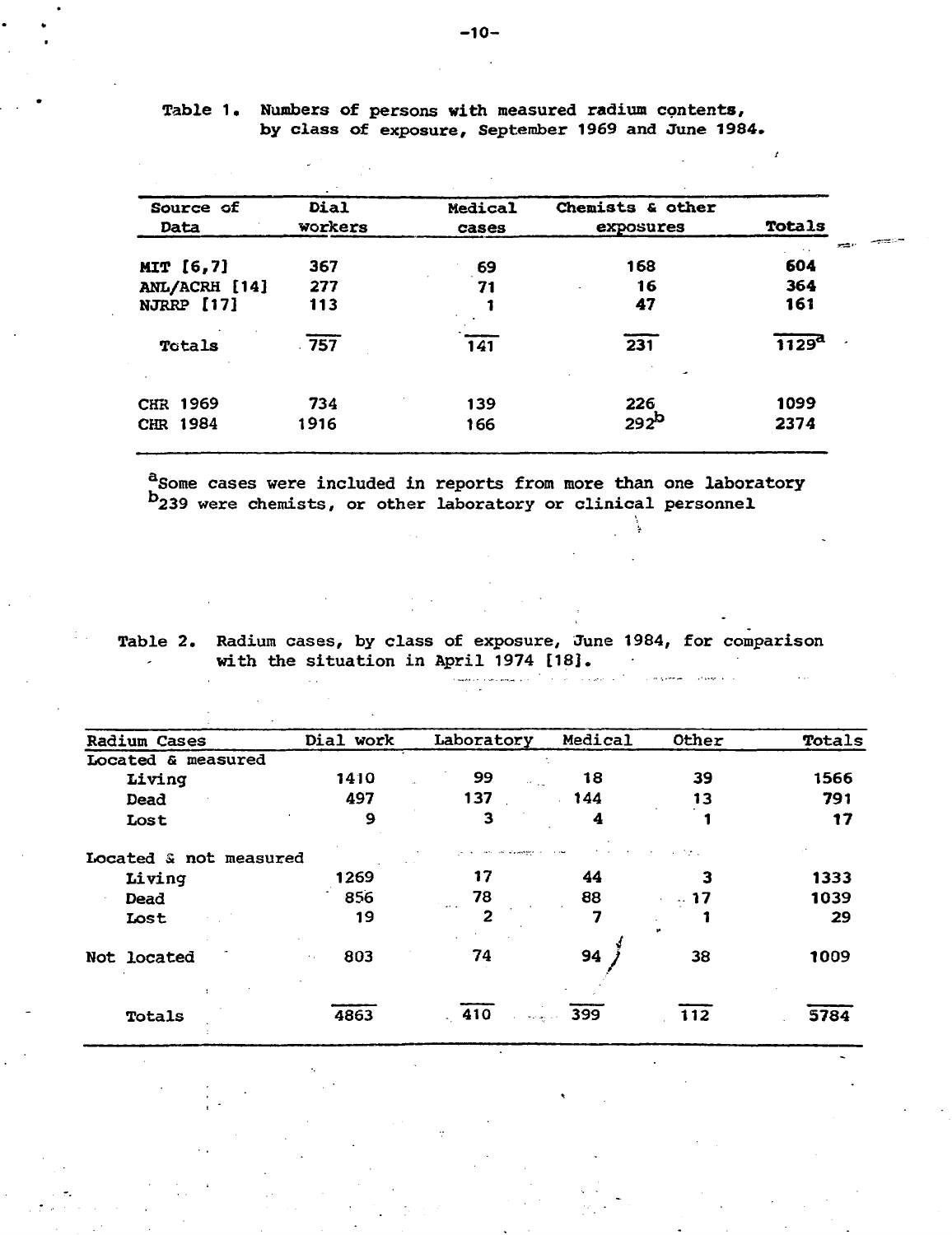| Measured         |             |                 | Sinus or mastoid            |
|------------------|-------------|-----------------|-----------------------------|
| cases            | Persons     | tumors<br>Bone  | carcinomas                  |
| Total population |             |                 |                             |
| Living           | $\sim$ 1566 |                 |                             |
| <b>Dead</b>      | 791         | 61              | 31                          |
|                  |             |                 |                             |
| Totals           | 2357        | 62 <sup>2</sup> | 32 <sup>a</sup><br>$ +$ $+$ |
|                  |             |                 |                             |
| Dial workers     |             |                 |                             |
| Living           | 1410        |                 |                             |
| <b>Dead</b>      | 497         | 43              | 18                          |
| Total            | 1907        | 44 <sup>b</sup> | 19Þ                         |

**Table 3. Radium-inducod •alignancies in the measured population.**

**<sup>a</sup>Five persons developed malignancies of both kinds**

**Three dial workers developed malignancies of both kinds**

**Table 4. Probable or confirmed malignancies in the unmeasured radium cases.**

| the contract of the contract of the contract of the contract of the contract of the contract of the contract of |  | in the company of the company of the company of the State of the Company of the Company of the Company of the Company of the Company of the Company of the Company of the Company of the Company of the Company of the Compan |  |
|-----------------------------------------------------------------------------------------------------------------|--|-------------------------------------------------------------------------------------------------------------------------------------------------------------------------------------------------------------------------------|--|
|                                                                                                                 |  | المستحقق والمستحيل والمستحيل والمستحيل والمستحيل والمتحدث والمستحيل والمستحيل                                                                                                                                                 |  |
|                                                                                                                 |  |                                                                                                                                                                                                                               |  |
|                                                                                                                 |  |                                                                                                                                                                                                                               |  |

| Unmeasured<br>cases | Persons | Malignant<br>bone tumors                      | Sinus or mastoid<br>carcinomas |
|---------------------|---------|-----------------------------------------------|--------------------------------|
| Total population    |         |                                               |                                |
| Located             |         |                                               |                                |
| Living              | 1333    | الدا المصطفة المهرون بروام كيؤوست بحراس ماياه | 法护区                            |
| Dead                | 1039    | 23                                            |                                |
| Not located         | 1009    |                                               | منقاب                          |
| Totals              | 3381    | $\overline{23}$ .                             |                                |
| Dial workers        |         |                                               |                                |
| Located             |         |                                               |                                |
| Living              | 1269    |                                               |                                |
| Dead                | 856     | 20                                            |                                |
| Not located         | 803     |                                               |                                |
| Totals              | 2928    | 20                                            |                                |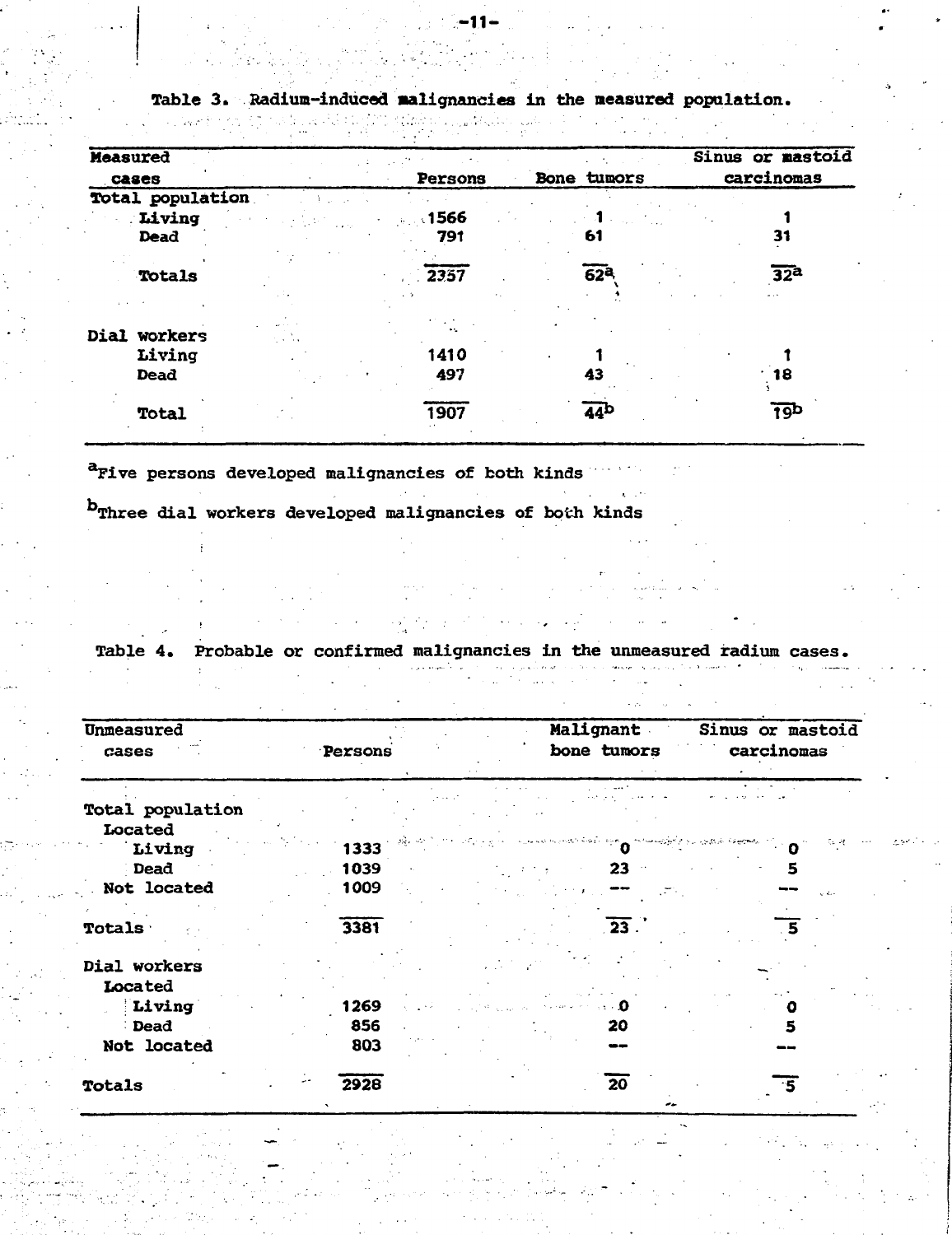Table 5. Status of program reactivated in 1983 for . exhumation of 21 unmeasured former radium dial painters with probable or confirmed **bone sarcomas.**

| $\sim 1000$ , which is $\sim$<br>Status<br>$\sim$ of cases                                                     | <b>Number</b> | State of a control of<br><b>Exposed</b> | <b>Died</b> |
|----------------------------------------------------------------------------------------------------------------|---------------|-----------------------------------------|-------------|
| <b>Exhumed</b><br>$\mu_{\rm{max}}$ , and $\mu_{\rm{max}}$ , and $\mu_{\rm{max}}$                               |               | - 1924 -                                | 1946        |
| أسار مندان فيهمك أسارتهم الانفتار الرازر مناءة كعكش ووالمتهم من مورد الكتاب الأمري والانتخاب المورد بالرازر ال |               |                                         |             |
| Exhumation approved                                                                                            |               |                                         |             |
| by next-of-kin                                                                                                 | 3             | 1920–24                                 | $1940 - 58$ |
| control of the control of                                                                                      |               | 经原则 化二硫酸钠 医乳头病 化硼酸盐                     |             |
| Awaiting permission                                                                                            |               |                                         |             |
| by next-of-kin                                                                                                 | $\mathbf{A}$  | 1917–23                                 | - 1931–62   |
|                                                                                                                |               |                                         |             |
| No response                                                                                                    |               |                                         |             |
| from next-of-kin                                                                                               | 5             | 1917–24                                 | $1924 - 47$ |
|                                                                                                                |               |                                         |             |
| No relatives located                                                                                           | 3             | - 1917–23                               | 1931-39     |
|                                                                                                                |               |                                         |             |
|                                                                                                                |               |                                         |             |
| <b>Exhumation refused</b>                                                                                      |               |                                         |             |
| by next-of-kin                                                                                                 | 5             | 1917-24                                 | 1930-56     |
|                                                                                                                |               |                                         |             |

لمبادع بالممتط سأستدع وتبين

 $\tau$   $\sim$ 

was gobernado, Ambro Company Product

 $\sim 10$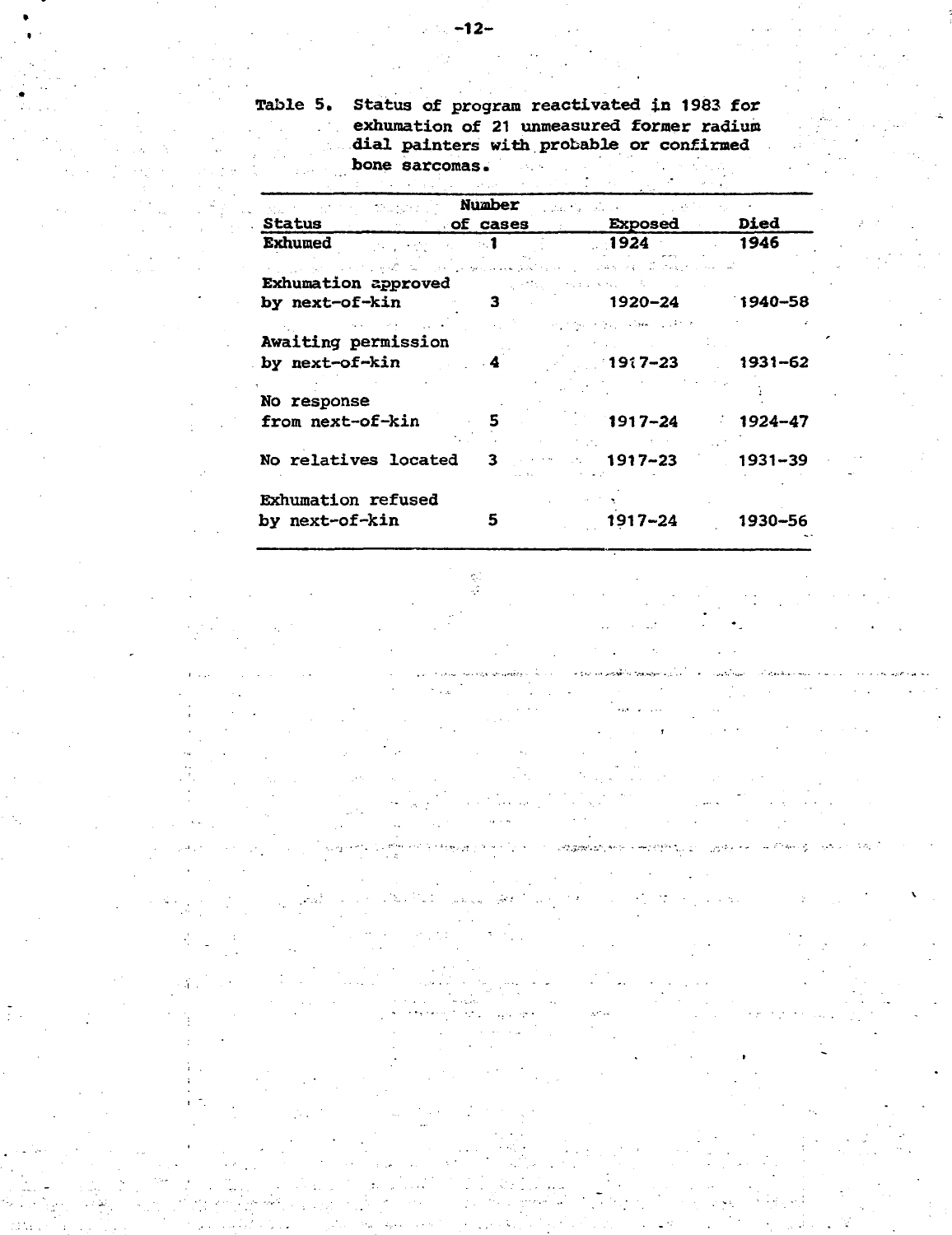# **Caption s fo r diagram <sup>s</sup> •'."•'•:'••.'•" -'.^'••':'- • : • '. '••• •• •"~' ••' ' • • '**

10년 3월 전 국민의 전 3월 1941년

- **Fig. 1. Effective systemic radium intake, defined as the sum of the <sup>226</sup> Ra intake, and 2.5 tines the<sup>228</sup>Ra intake, both expressed in pCi (see text), as a function of year of first exposure for 1916 dial workers. Not plotted are 9 cases with measurable radium first exposed after 1970 and a number of cases with intakes of less than 0.01 yCi. Points plotted as upright triangles are for persons who developed bone sarcomas, while inverted triangles represent persons with "head" carcinomas.**
- **Fig. 2. The year of diagnosis for each of the 62 malignant bone tumors and 32 "head" carcinomas in the total measured population. Compare with Fig. 5 in.reference [18]. Solid symbols are for malignancies that have arisen or been discovered (see text) since the 1974 review.**
- **Fig. 3. Bone sarcomas per person-year at risk versus systemic intake on a logarithmic scale for the dose region where these tumors have not been observed. See text for explanation.**

and the composition of the components of the components of the components of the components of the components of the components of the components of the components of the components of the components of the components of t

بالأجال والريسيا

المتوعب والمتعاون والمعا

.<br>نگاه کار اور معروفیت دارند به اندازه کاربرای ایران محصولات ایران

al al la co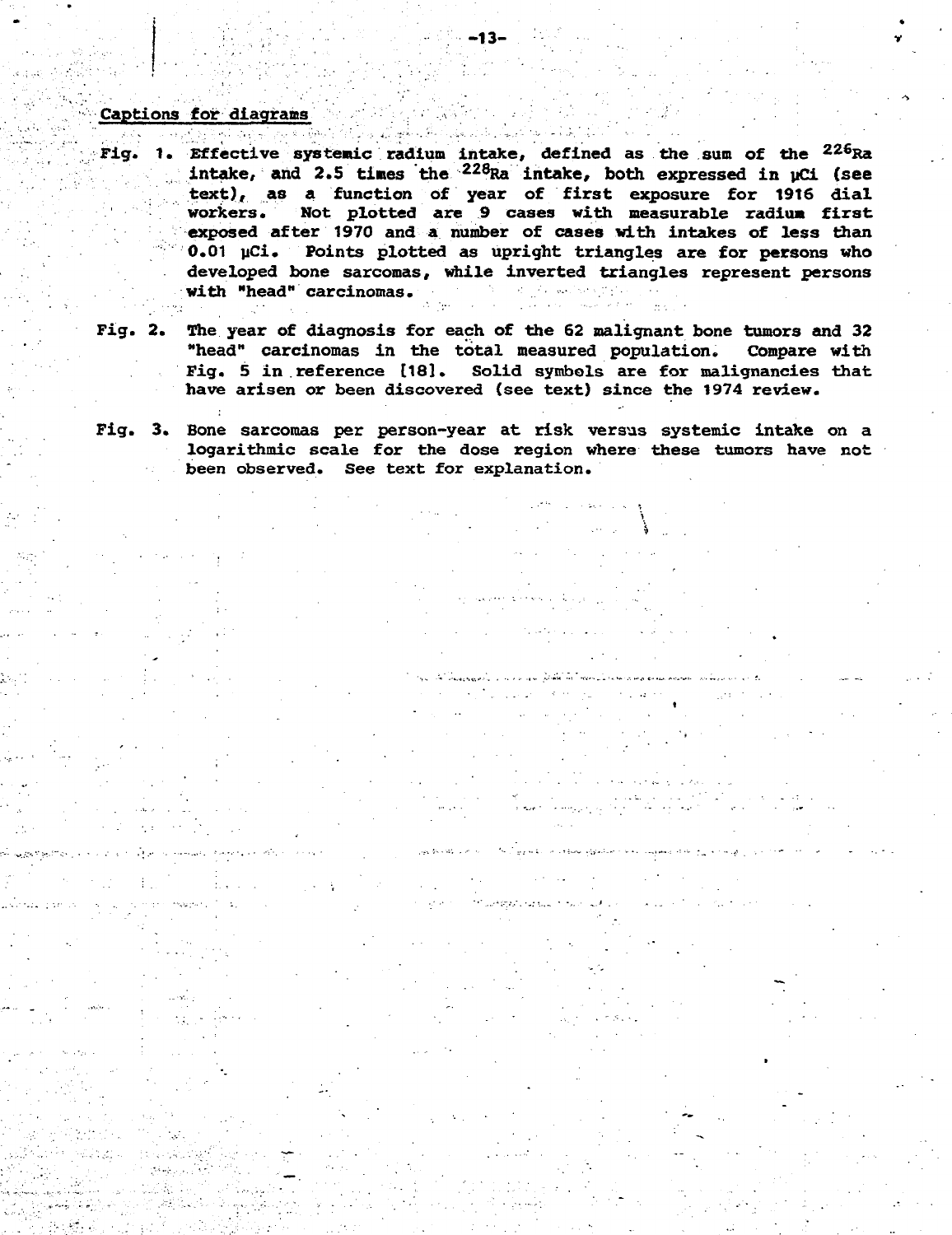

## J. RUNDO et al.

Figure 1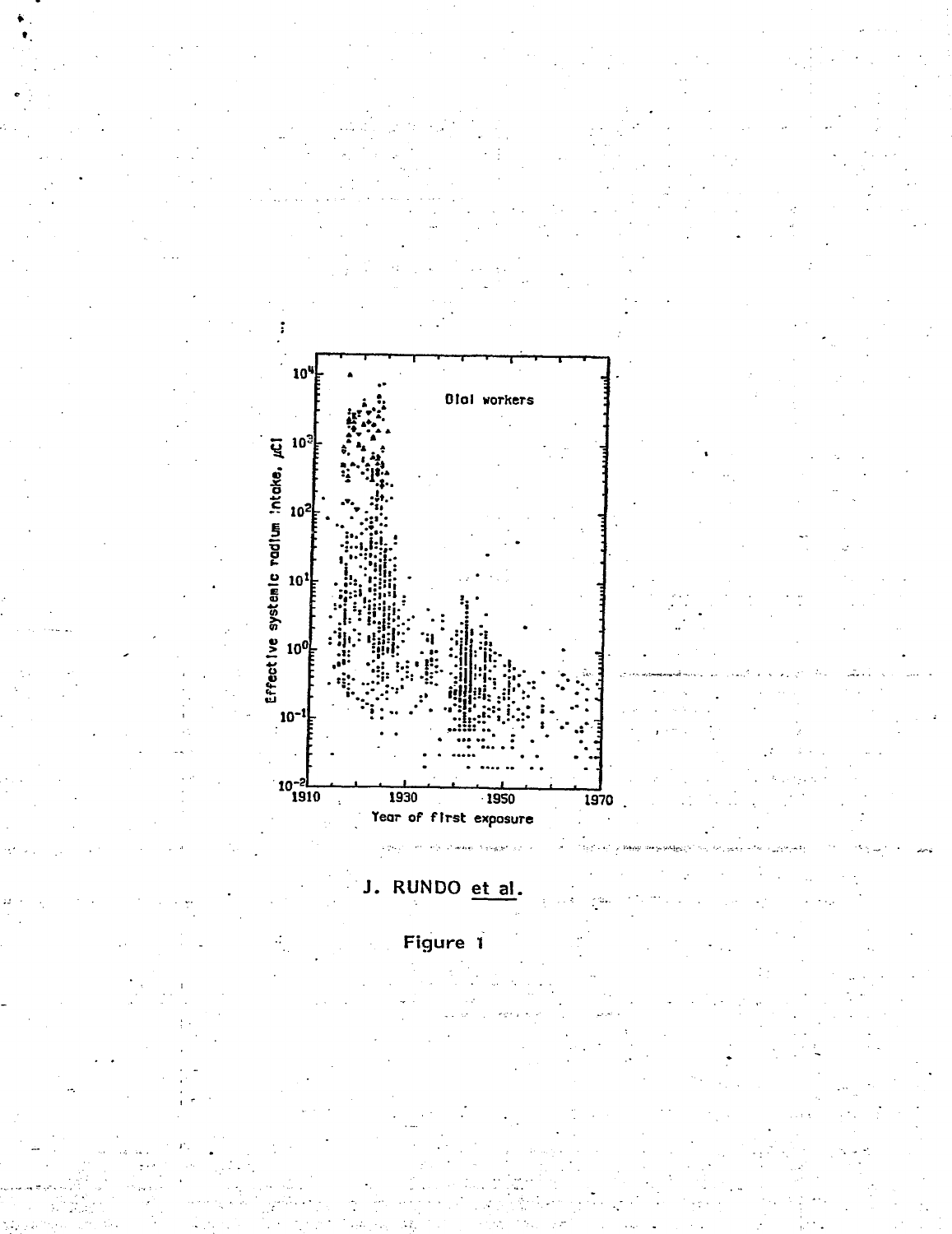

والواد المحادون J. RUNDO et al.

Figure 2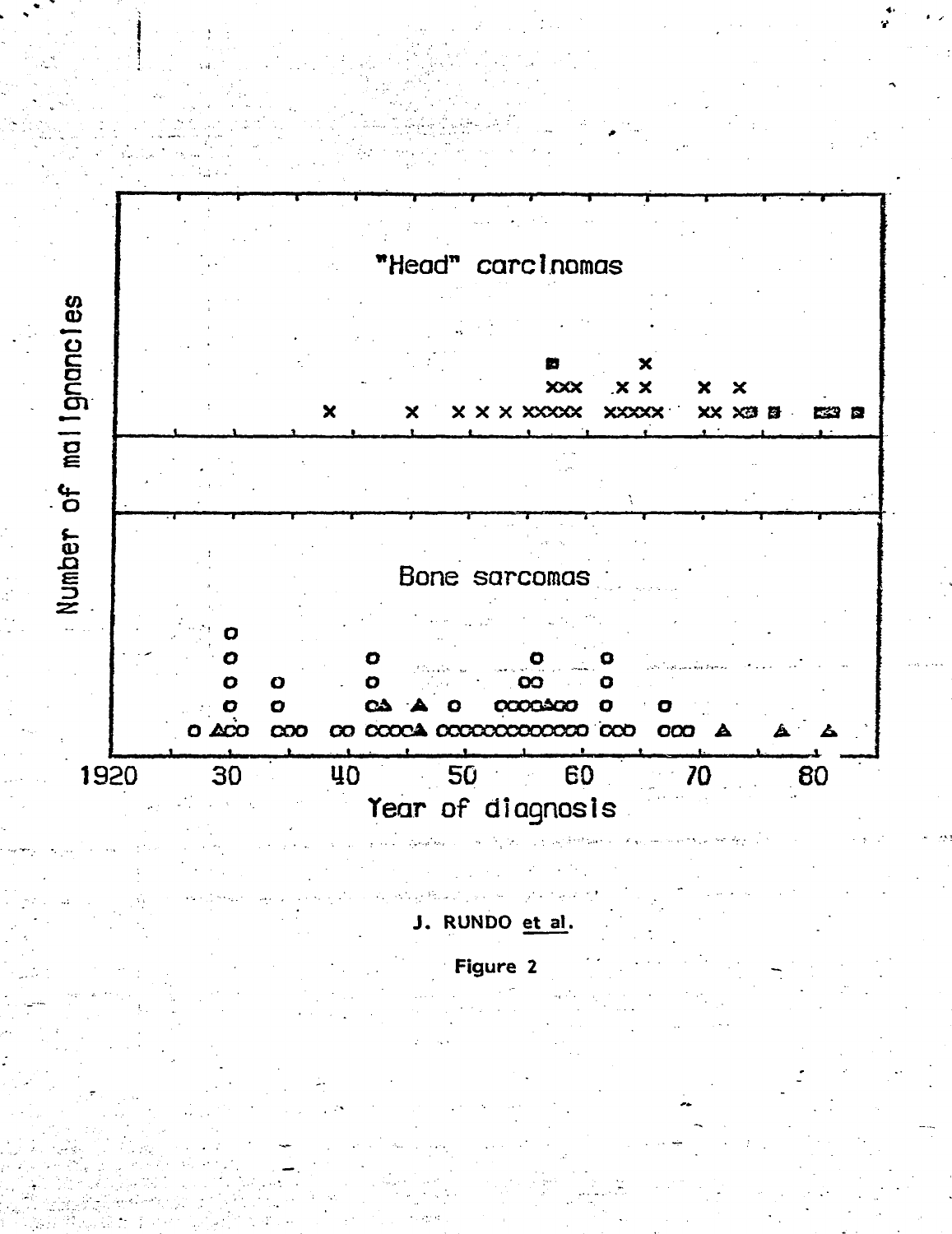

**Figure**  $\mathbf{\omega}$ 

RUNDO  $\frac{1}{15}$